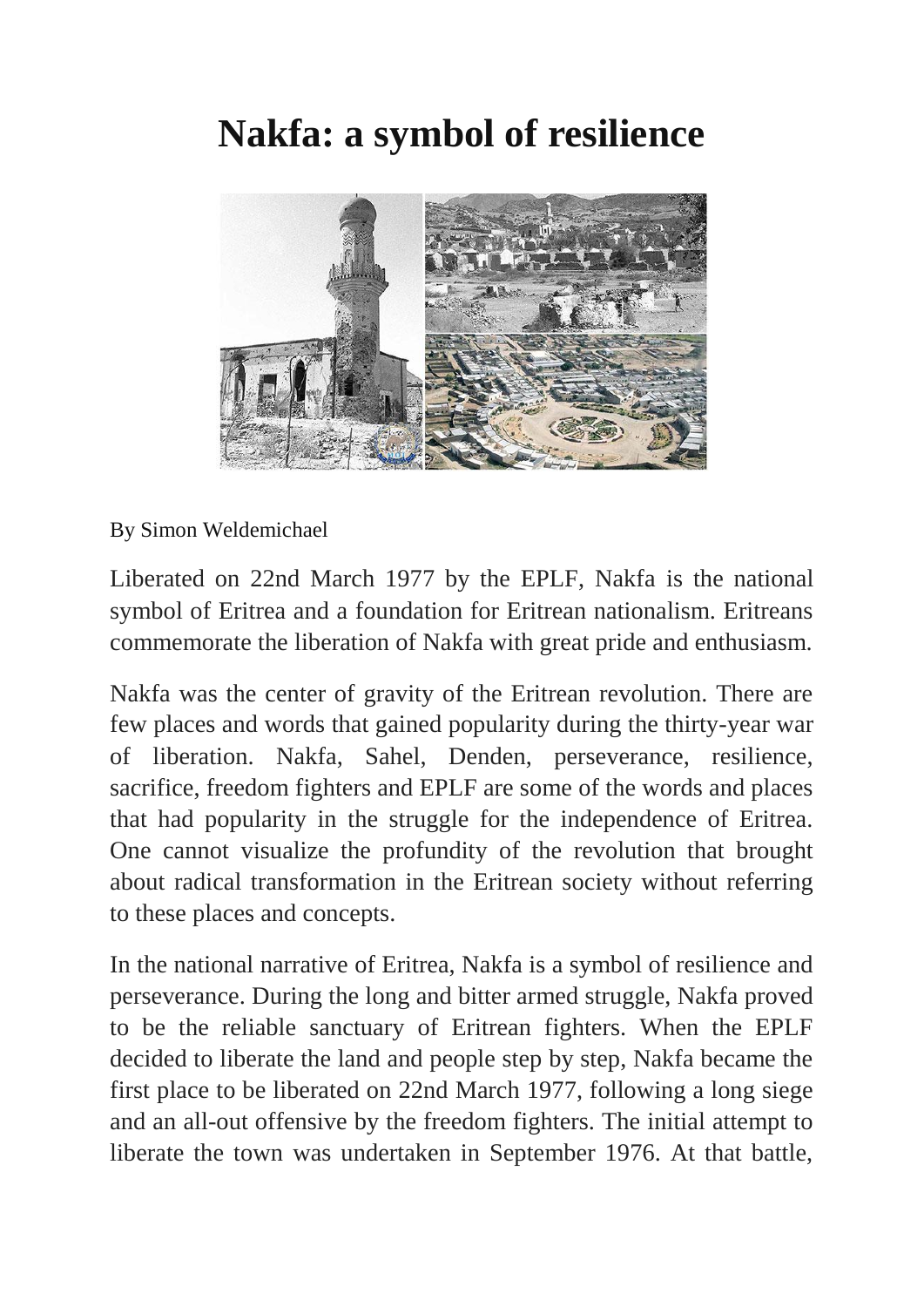the EPLF experienced positional warfare for the first time since its formation. The first surgical unit of the EPLF was also formed during the siege of Nakfa. Once Nakfa was liberated by the EPLF it was never relinquished, serving as a rear base of the front until Eritrea's liberation in 1991. Many attempts by the Ethiopian army to regain Nakfa were foiled.

The strategy of liberating the land and people, which began in Nakfa, saw the majority of the Eritrean towns and villages liberated, reaching the gates of Asmara in 1977. This was reversed following the EPLF's strategic withdrawal to systematically thwart the heavily armed Ethiopian army.

The EPLF forces that once launched their strategy of liberating Eritrea step by step by first liberating Nakfa in 1977 and reached the outskirts of Asmara had to return to Nakfa in 1979. The EPLF's resilience was demonstrated in its ability to attack while retreating. The battle of Elabered, battle of Ma'emide and the battle of Bogo are only a few examples among the major battles fought during the strategic withdrawal. In February 1979, the Nakfa front was created, marking the end of the strategic withdrawal. In the mountains of Nakfa, the fighters faced the new reality with courage and determination. Through their immense sacrifice and endurance they taught succeeding generations that it is the way you react to adversity, not the magnitude of the adversity that determines your destiny.

Eritrean freedom fighters never gave up. They fell a hundred times and stood up a hundred one times. Their greatest quality was not in never falling, but in rising every time they fell. Like a tiny seed with potent power to push through tough ground and become a mighty tree, the EPLF stationed at the mountains of Nakfa bred unimaginable strength to push back the largest army in Sub-Saharan Africa at the time. The tough conditions made the EPLF stronger and more resilient. Resilience and commitment helped the fighters to persevere and defend Nakfa all the way until Eritrea's liberation.